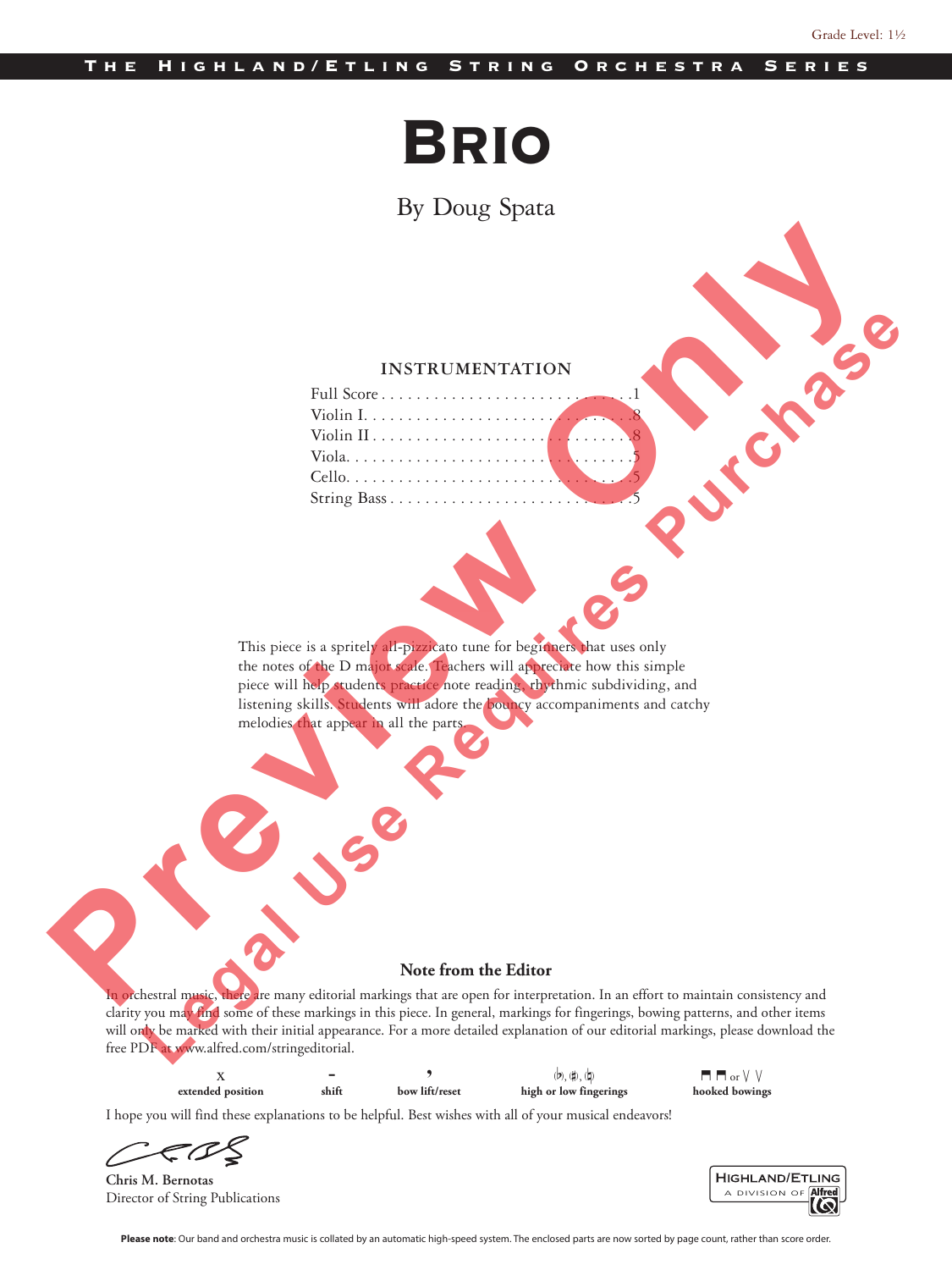## **Brio**

Duration - 1:50 FULL SCORE By Doug Spata



Copyright © 2020 by Highland/Etling Publishing, a division of ALFRED MUSIC All Rights Reserved. Printed in USA.

48081S

Purchase a full-length<br>performance recording!<br>**alfred.com/downloads**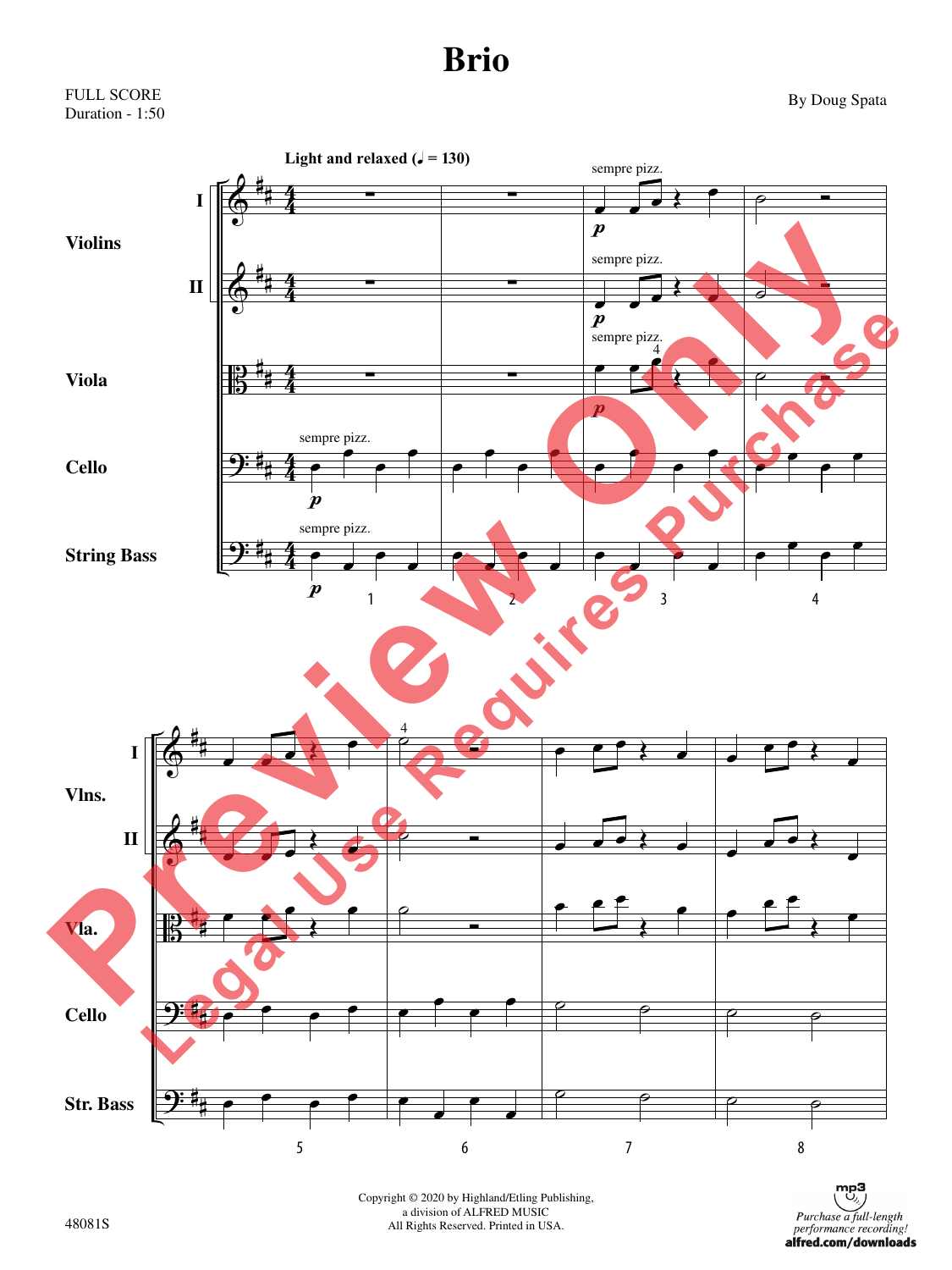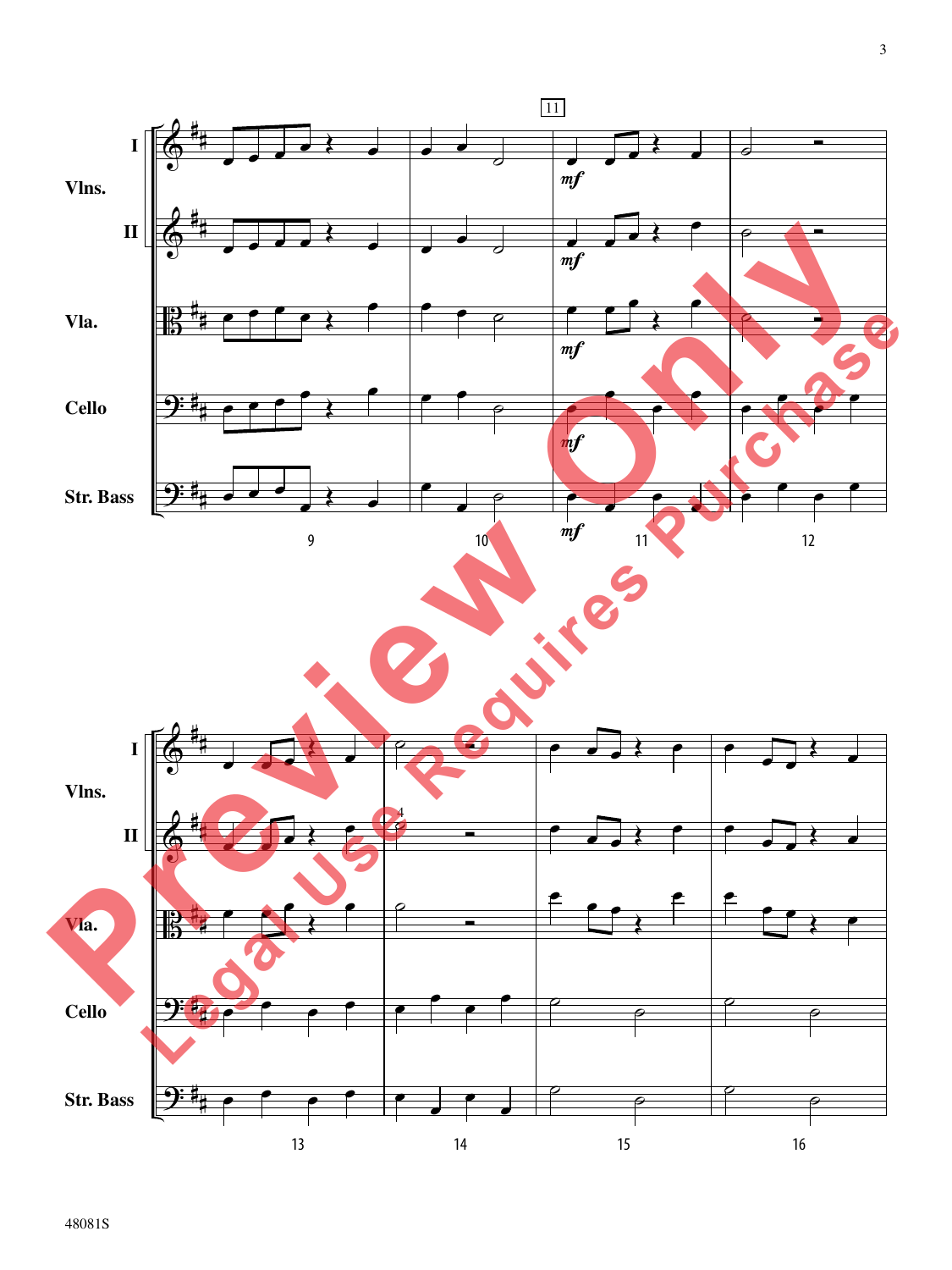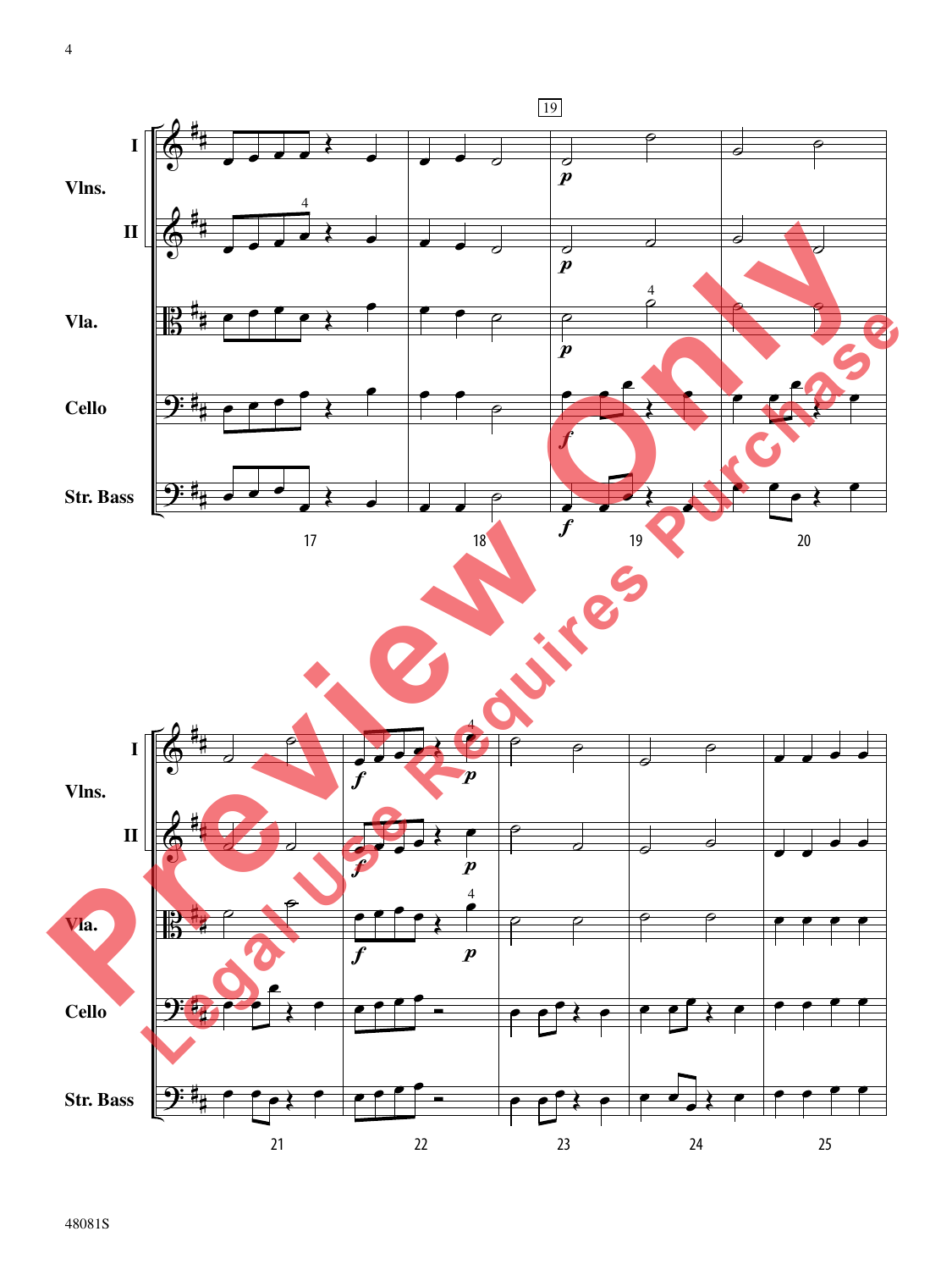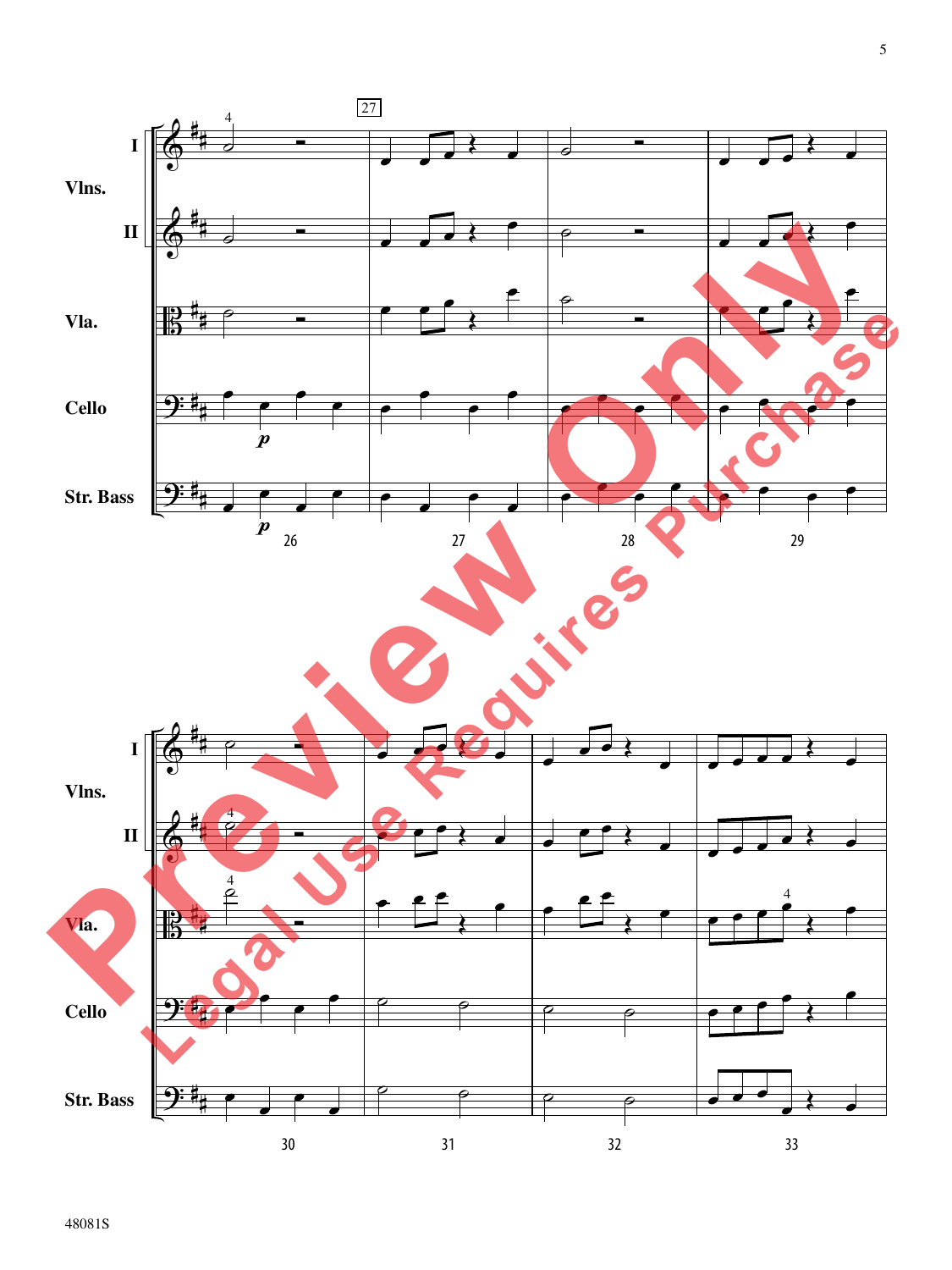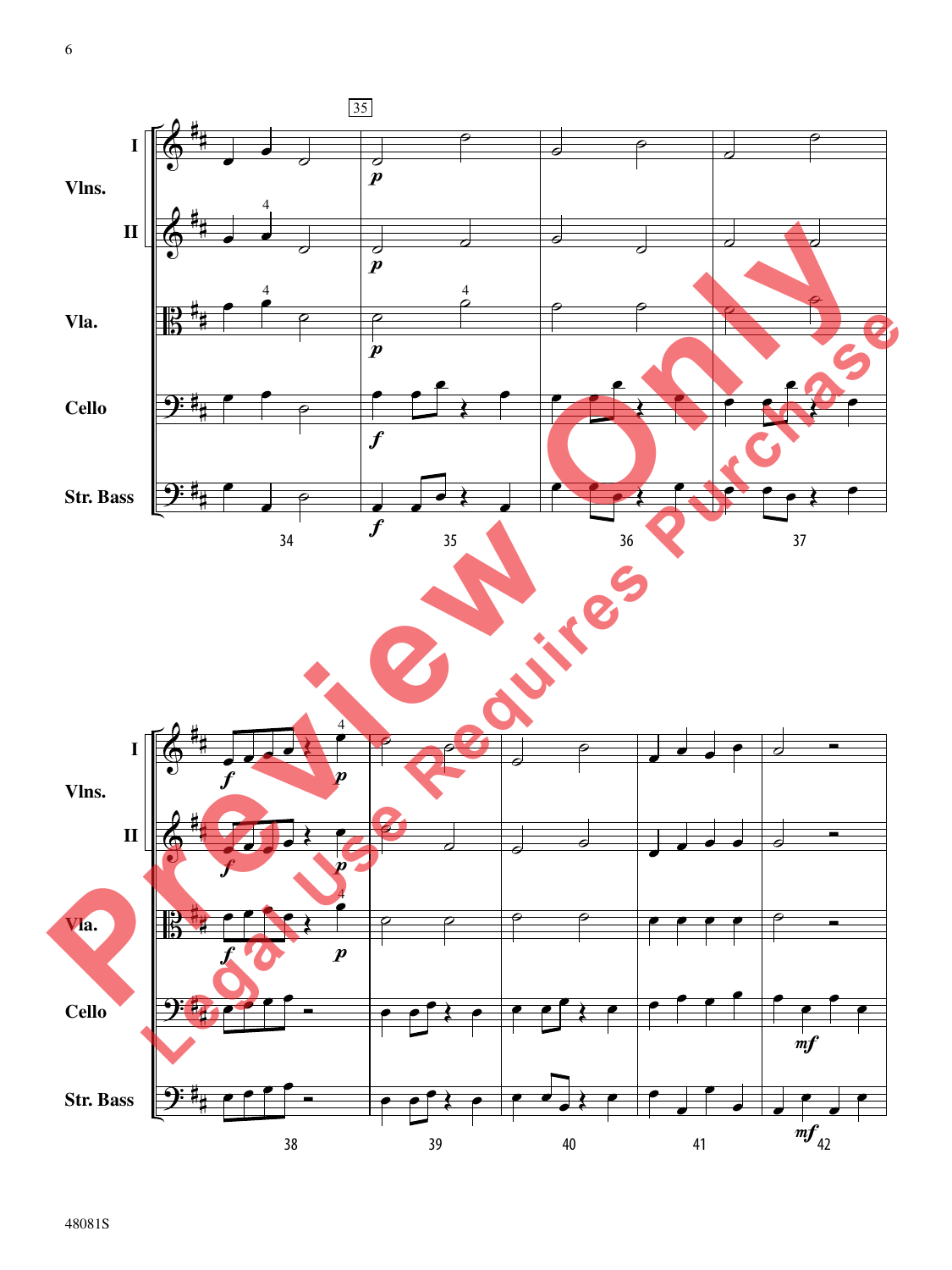